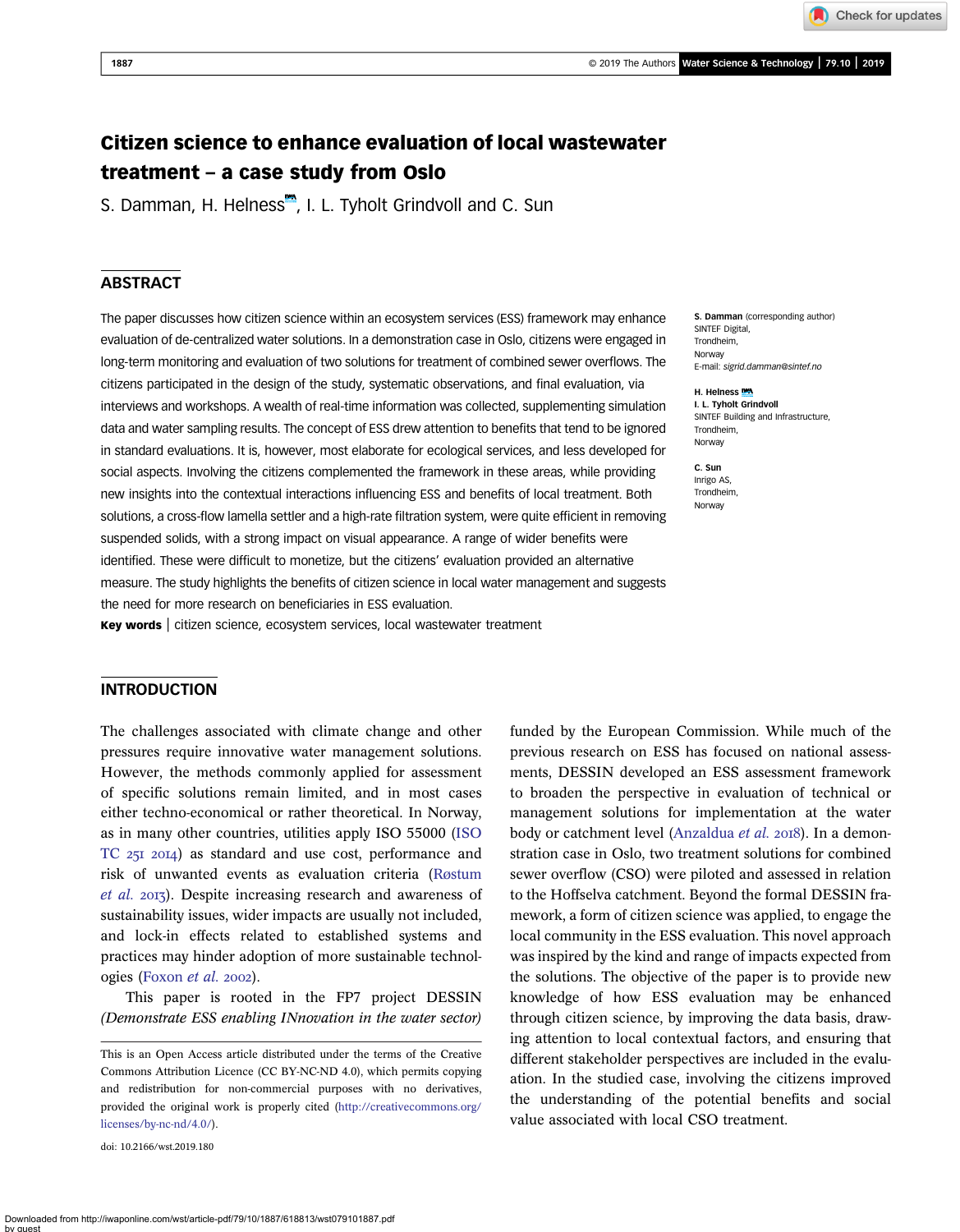### BACKGROUND OF STUDY

The world is facing great challenges regarding water quality and water scarcity [\(Guppy & Anderson](#page-8-0)  $2017$ ). In urban areas, these challenges may be compounded by increasing population levels and overburdened infrastructures [\(Koop &](#page-9-0) [van Leeuwen](#page-9-0)  $20I7$ ). In Oslo, the population is projected to increase by  $24\%$  from  $2018$  to  $2040$  [\(Statistics Norway](#page-9-0)  $2018$ ). Increased flooding is expected, and large parts of the water infrastructure are very old. In Norway as a whole, the required investments in maintenance and development of water infrastructure for the period 2016–2040 are estimated to be 280 billion NOK, or around 28 billion EUR [\(Norsk Vann](#page-9-0) 2017).

Against this backdrop, there is a call for innovations, and for enhanced methods to assess their full range of impacts, costs and benefits to society. Especially in the EU, increased interest has been placed in the concept of ESS [\(Bouwma](#page-8-0) et al. 2017). Much research has been conducted, e.g. The Economics of Ecosystems and Biodiver-sity [\(TEEB](#page-9-0) 2010), the EU Working Group MAES (Mapping and Assessment of Ecosystems and their Services) ([Maes](#page-9-0) [et al.](#page-9-0) 2013), as well as research projects GLOBAQUA (Managing the effects of multiple stressors on aquatic ecosystems under water scarcity) ([Navarro-Ortega](#page-9-0) et al. ), MARS (Managing Aquatic ecosystems and water Resources under multiple Stress) ([Hering](#page-9-0) et al. 2015), and AQUACROSS (Knowledge, Assessment, and Management for AQUAtic Biodiversity and Ecosystem Services aCROSS EU policies) ([Gómez](#page-8-0) et al. 2016). However, much of this work has been rather theoretical. The most advanced efforts focus on national ESS assessments, and downscaling has been a challenge [\(Paetzold](#page-9-0) et al. 2010; [Potschin & Haines-](#page-9-0)[Young](#page-9-0) 2013). DESSIN set out to provide an assessment frame-work for concrete measures at the local level [\(Anzal](#page-8-0)dua [et al.](#page-8-0) 2018). To enable more detailed exploration of practical implementation issues, the framework links the ESS assessment to the European Water Framework Directive (WFD) and deals with freshwater ecosystems only.

The DESSIN framework builds on the Common International Classification of Ecosystem Services (CISES). In addition, elements from the Final Ecosystem Goods and Services-Classification System (FEGS-CS) ([Landers &](#page-9-0) [Nahlik](#page-9-0) 2013), and the TRUST project (Transitions to the Urban water Services of Tomorrow) [\(Alegre](#page-8-0) et al. 2012) are included. Based on a modified version of the Driver, Pressure, State, Impact, Response (DPSIR) model [\(EEA](#page-8-0) ), a five-step assessment procedure is defined ([Anzaldua](#page-8-0) [et al.](#page-8-0) 2016a, 2016b). There is no explicit consideration of stakeholder involvement, but this does not mean that stakeholders, including regular citizens, should not be engaged. In the demonstration case in Oslo, involving citizens in the design of the study and the final assessment were logical steps, considering their local knowledge and the distinction in FEGS-CS, between intermediate ESS and final ESS, which actually are used by humans in the study area.

Citizen science is defined as 'scientific work undertaken by members of the general public, often in collaboration with or under the direction of professional scientists and scientific  $institutions'$  [\(OED](#page-9-0)  $20I6$ ). A variety of approaches exist, ranging from community-based monitoring, to soliciting contributions, to engaging large groups of people through the internet ([Hecker](#page-9-0) et al. 2018). Citizen science is prominently applied in ecology and biogeography (ibid.), but the adoption in hydrology has been limited and mainly in water quality monitoring ([Buytaert](#page-8-0) et al. 2014).

At the same time, citizen science may be particularly suited for ESS assessment. According to [Buytaert](#page-8-0) et al.  $(20I4)$  the complexity and dynamics of social-ecological systems require a more interactive view on knowledge production. In the context of ESS management, multiple forms of local knowledge, such as traditional knowledge ([Berkes](#page-8-0) 1993), more recent situated understandings ([Robert](#page-9-0)[son & McGee](#page-9-0)  $2003$ ), and insights derived from individual experience ([Fazey](#page-8-0) et al.  $2006$ ), exist within communities. Such knowledge contrasts with the more formalized scientific knowledge on ESS. Connecting these different forms of knowledge requires sustained interaction between citizens and scientists [\(Buytaert](#page-8-0) et al.  $20I4$ ). In the case study in Oslo, this was achieved, with some important benefits, but also certain limitations.

# THE HOFFSELVA DEMONSTRATION CASE

To address the challenge of water quality, DESSIN tested two different solutions at Hoffselva – a modular cross-flow lamella settler (CLS) for local treatment of CSO overflow from holding tanks, and a high-rate filter (HRF) solution that can be installed on the CSO outlet pipe for smaller structures without a holding tank. As traditional wastewater network design to a large extent is driven by the need to cater for peak demands, mitigation of these peaks through use of de-centralized solutions may defer investment and substantially reduce capital costs [\(Marlow](#page-9-0) *et al.* 2013). Hoffselva was selected as demo site by Oslo Water and Sanitation Agency since the water infrastructure is old, with many problematic CSOs. The catchment covers an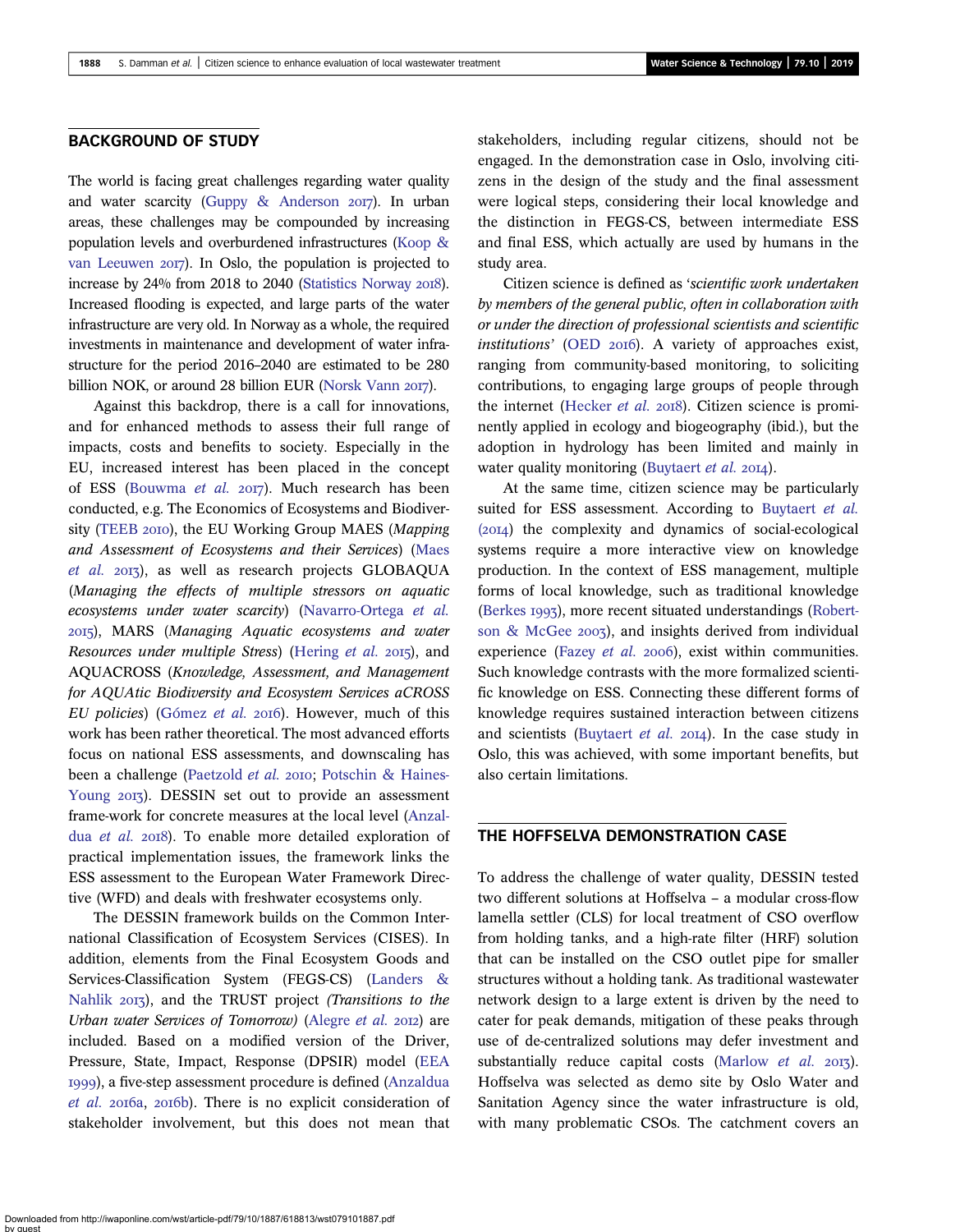<span id="page-2-0"></span>area of 1,427 ha. The sources of the 10.1 km river are in a forested recreation area. From there, the river flows through upper- and middle-class residential areas into an increasingly urban housing and business district and under one of Oslo's main traffic hubs, before it enters the fjord at Bestumkilen, where there is a marina and nearby beach. The study focused on the middle and lower section of the catchment, as depicted in Figure 1. Around 80,000 people live in this area, and the population is expected to increase rapidly towards 2040.

The main challenge in the catchment is poor water quality. Climate change is a major driver: from now and to the end of this century, precipitation in the Oslo region is expected to increase by 12%, and the temperature will increase 3.4%. Urban development, transport, and recreation also cause pressures in the form of increased CSO discharge, stormwater runoff, footpaths, littering and erosion.

The solutions were mounted at a separate test site (marked by triangle square in the right of Figure 1), where the HRF was



Figure 1 | Hoffselva catchment and CSOs (left) and main study area with observation sites (right)

tested for two years (2015–2017) [\(Helness](#page-9-0)  $et$  al. 2019) and the CLS for one year (2017). Their performance was monitored by logging of plant- and turbidity sensors at the inlet and outlet. Data were compared with water sampling from the treatment plants (CLS and HRF), and the main river during and after major rain events, with a focus on total suspended solids (TSS) and chemical oxygen demand (COD). An assessment to estimate the impact of full-scale implementation at a number of CSOs was also carried out, via simple hydrological and water quality modelling [\(Helness](#page-9-0)  $et$   $al.$   $2018$ ). The results were limited to specific CSO-events but provided a certain picture of the mass discharge and reduction of load with different implementation alternatives.

Local citizens were brought in to carry out parallel observations in the main river on a voluntary basis, through the Hoffselva 'river forum'. Oslo has several such forums, that receive minor grants to organize volunteers for conservation, development and social activity related to the city's rivers. Initially, the forum suspected they were asked to do 'free work for the municipality', but once the research purposes were properly explained, they came on board and also contributed actively to the research design (selection of observation sites, log form, level of interaction, etc.), in what may be classified as collaborative citizen science ([Hecker](#page-9-0) et al. 2018).

A team of 16 observers, recruited through the forum's Facebook page, were trained to make observations at eight specified sites along the river (see Figure 1). The sites were selected based on their social significance and proximity to CSOs. The team made observations during normal conditions, once every month. In addition, they received SMS calls every time sensors at the test site indicated that there was a CSO event. Then, each individual would make observations as soon possible. From 1st March 2016 to 1st October 2017, the team made 158 observation rounds, including observations during and immediately after 10 registered CSO events. Each observation involved filling of a log form on water flow, turbidity, colour, odour, weather, number of people and their activities, garbage in the water and/or riverbank, and their overall experience of being by the river, as well as measurement of water depth and three photographs with specified scopes and angles. Each qualitative aspect was assessed using a Likert scale (1–5). There were four stakeholder meetings. Experiences from the study, as well as more general information about the state and use of the river was further exchanged through the forum's Facebook page, which has more than 100 followers.

In 2017, 15 stakeholder representatives were contacted, and 10 eventually took part in semi-structured interviews on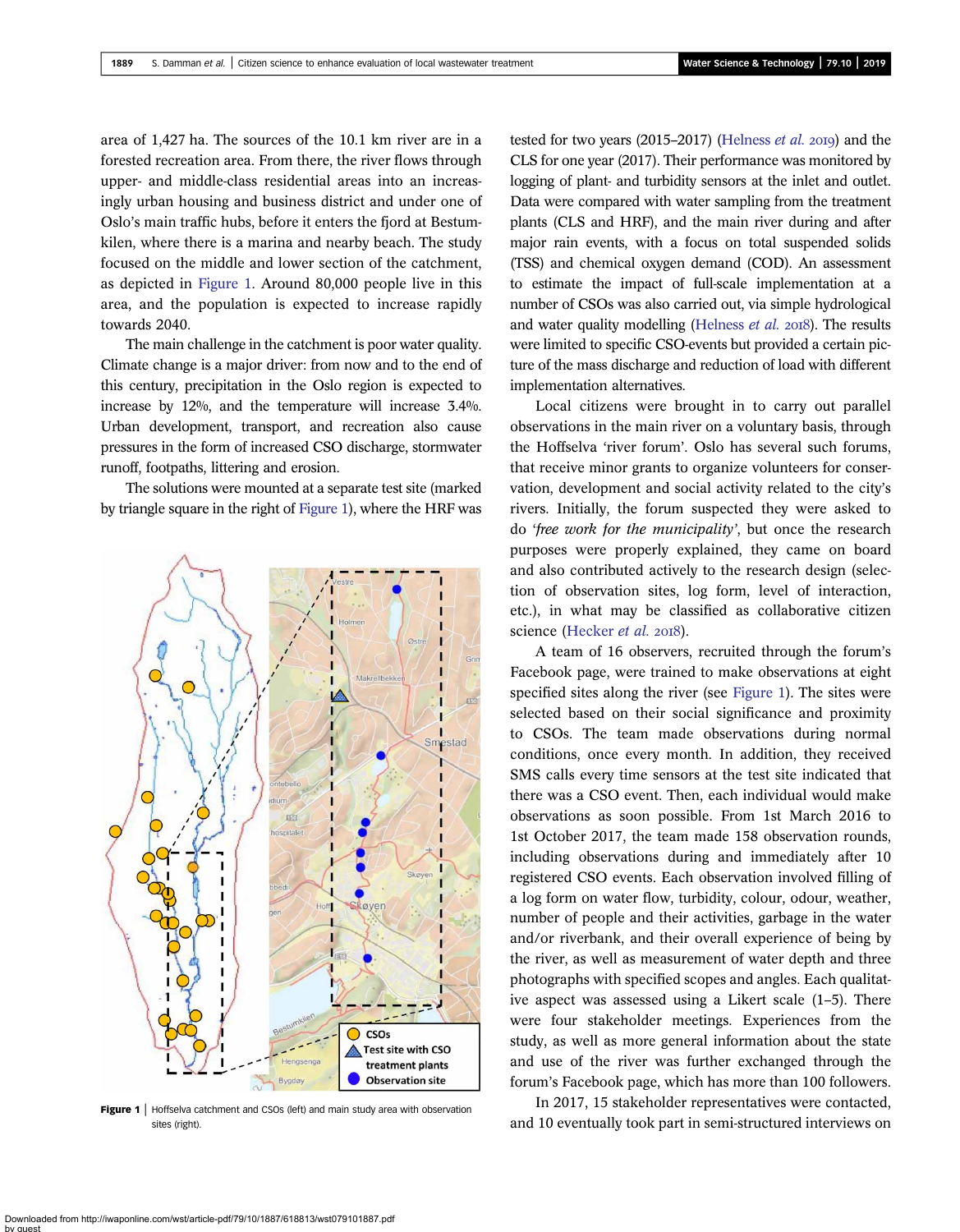potential benefits of the solutions and their value in terms of improved ESS. Some of the interviews were face-to-face, whereas others took the form of phone-calls. Beside Hoffselva river forum, those interviewed were representatives of residents' associations, an anglers' association, a volunteer centre, a marina at the mouth of the river, the local history association, a former water bailiff, the Agency of City Environment, and representatives from the operations and planning departments at Oslo Water and Sanitation Agency.

# ESS AND POTENTIAL BENEFITS OF LOCAL CSO TREATMENT

The water from Hoffselva is not extracted for use by society or industrial purposes. However, with respect to provisioning ESS the river is a potential source for non-potable use. There are fish, other animals, insects and plants, and the river's capability to regulate, maintain and support the physical and biological environment is considered as fundamental, also in providing the basis for cultural ESS, which in this case was the only category with clearly identified beneficiaries.

The water flow varies considerably through the year. How the observers characterized different aspects of the water quality varied accordingly, but on a scale from 1 to 5 they mostly rated their total experience of the river as 5 – a very nice and valuable part of the environment. The most positive observations were from the upper sections of the study area, whereas observations from the lower section were more mixed, with some reports of garbage and miscoloured water. This could be expected, given that the lower section is heavily urbanized, while the upper section contains two nicely developed dams and a secluded, quite tall and impressive waterfall.

There were clear differences between observations during/immediately after CSO events and under normal conditions. At CSO events the rate of flow was reported to be 4 – quite high – or 5 – very high, in most cases. Turbidity rates were also high, and while whitish miscolouring near CSOs in the upper section was observed on some occasions, this was more prevalent in the lower section. More humanmade materials such as litter and sewage garbage were also reported during/after CSO events – mostly rated as 3 – limited, or 4 – substantial amounts, but never as 5 – in plenty. This happened mostly at the lower dam, and below the entry of the Makrellbekken tributary further down (see [Figure 1\)](#page-2-0).

The most interesting single indicator was that of odour, which can be related directly to discharge of sewage water. While there were no cases of rate  $5 - a$  strong, unpleasant smell in the area, rate 3 – some unpleasant smell by the riverside, and 2 – a weak, but noticeable smell in immediate vicinity of the water, were reported at some observation sites during and immediately after CSO events. This was the case at two of the dams, but not at the lowest observation site, where the river is fenced. Odour was mostly registered soon after notification of a CSO event, and rarely experienced more than a couple of hours later. Different observers were involved and comparison with observations following a false CSO alarm indicated no observer bias.

The number of people and kind of activities observed varied across the sites. At the largest dam, which is most accessible, 5–10 or 10–20 users were usually observed. The secluded waterfall was only visited by a few playing kids and elderly people, who came to enjoy the tranquility. The next site had very many passers-by, but few who stopped. At the site below, nearby workers, anglers and others came to spot at an important spawning ground for local trout. Further down, the river forms an integral part of a larger housing estate, with playgrounds and a small 'tribune'. Then it reaches the final observation site, at a concrete square where there is a nice river opening, but usually fewer than five persons around, probably due to heavy road traffic.

The interviews highlighted a broad array of ecosystem services and values associated with the river. These can be sorted according to the four dimensions or existential themes which pervade the lifeworlds of all human beings; lived space (spatiality), lived body (corporeality), lived time (temporality), and lived human relations (relationality or communality) [\(van Manen](#page-9-0) 1990). Regarding spatiality, several stakeholders emphasized the role of the river as habitat to a variety of animals, plants, and other organisms. This was associated with use value, related to angling as well as sport fishing of mature trout in the fjord, but even more with aesthetic and experiential values linked to sharing space with fish and birds. Some stakeholders also emphasized the significance of the water surface: the value of seeing fish wake, birds dive and sunrays hit the water; and using the surface as a source of personal reflection, in a cultural setting where lakes and ponds are associated with mirroring and depth of soul, the deep unknown, monsters, fairies, and the like. Among urban planners, the role of the river as blue-green infrastructure, for solving urban and climatic challenges by building with nature, was emphasized even more.

When it comes to lived body, there has been a tendency in ESS assessment to focus on specific, measurable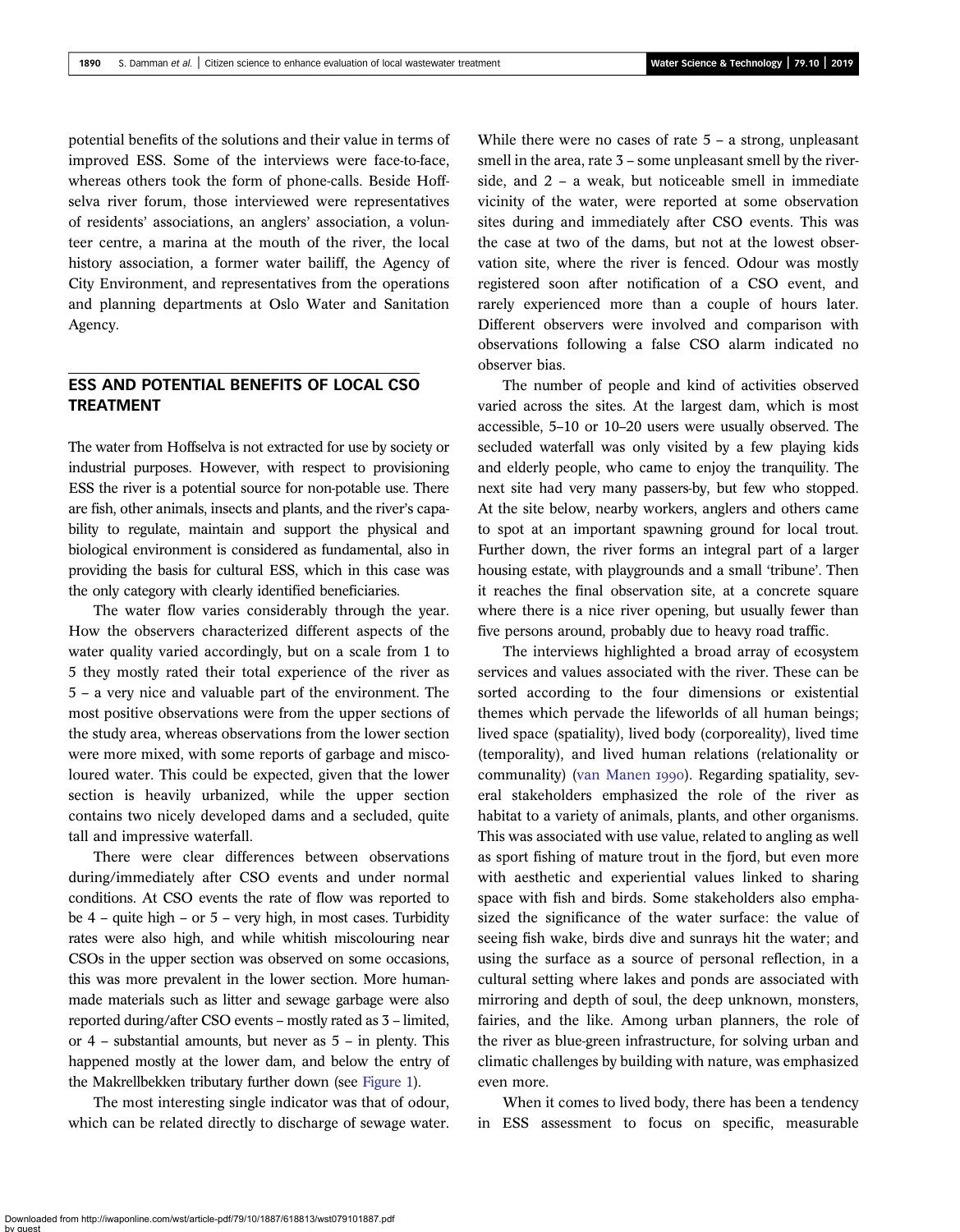recreation activities. However, stakeholders in Hoffselva also emphasized subjective and sensori-emotional values, such as the sight and sound of clear, running water, and the opportunity to sense the smell of fresh water and wetlands in the middle of the city. One interviewee said, 'It brings peace to mind, like when you look into a fire.' Although it is not recommended in Hoffselva, some people took pleasure in bathing or wading. Values associated with jogging, dog-walking, angling, feeding birds or watching fish, and collecting wild berries and flowers, were noted by many, and some argued that through these uses, the river plays a key role in promoting good health.

As to relationality, Hoffselva is an important meeting ground. There are several barbeque spots and benches that are used actively, especially by elderly people and families with small children. Furthermore, the river is an important resource for the local school, which has 'adopted' it for teaching, as well as for local kindergartens and sports associations. The river forum organizes joint walks along the river regularly, which are free and open to the public, with an average of 50 participants. There is a biodiversity trail and nature map developed by the river forum and Friends of the Earth, which also have led to more communal use and highlight the connection between cultural, regulating and maintaining ESS.

Furthermore, the river forum and the local history association, especially, emphasized the cultural heritage associated with the river. The major dams are from the 1800s and earlier, testifying to the history and urban transition of the area. There are remains of old mills, trees and cultivated plants from an ancient convent, as well as old farm houses, bunkers from World War II and various traces of the industrial era. While the area must be developed in pace with the rest of Oslo, it is important to maintain its historical dimension. For this, the river is considered as a key. Some stakeholders also pointed to spiritual and symbolic aspects linked to temporality, by statements such as 'the river is like life, flowing from its sources in the pure and natural environment up in the hills… meandering through society and emptying out into the vast fjord, where it is mixed with water from other sources and the eternal waves of the ocean'.

Many stakeholders, including Oslo Water and Sanitation Agency, further emphasized bequest value, related to preserving Hoffselva for future generations. Maintaining the natural heritage has also resulted in an increasing number of students' theses, research and media reports, through which environmental awareness and knowledge are created.

The pilot testing indicated that both the HRF and CLS solution could enhance ESS by reducing emissions of particulate pollutants from CSOs. With the HRF solution, removal efficiencies up to 80% for suspended solids (TSS) and 75% for chemical oxygen demand (COD) were documented during the first phase of the CSO event, while the overall removal of SS and COD were 47% and 56%. Six point three percent of total bound nitrogen and 15% of total phosphorus were retained together with the particles. For the CLS solution, the maximal potential efficiency was 37% total organic carbon (TOC), 17% (COD), 22% (SS fine) and 19% (SS). For the assessed implementation strategies, the CLS would come with a local storage volume, and for the stored CSO the removal efficiency would be 100%, whereas the average separation of particulate matter in the subsequent discharged overflow was estimated to be 10%. For the HRF, the latter value was estimated to be 50%.

To the extent that they hinder pollution, full-scale implementation of the tested solutions may help maintain the river system as a habitat. Thereby, cultural ESS associated with lived space or spatiality for local stakeholders may also be enhanced. By limiting the amounts of sewage garbage and suspended solids reaching the river, and to some degree limiting eutrophication and growth of water weeds, the living conditions for local fish and other animals and the extent of open water surface may be maintained, despite increasing pressures.

Also, while they may not impact directly on use values related to riverside recreation, the tested solutions may have a significant indirect impact on these ESS, by improving the visual impression of the water and riparian zone and limiting the odour associated with CSO events. Knowing that the number of CSO events and amounts of sewage discharge would be reduced is also likely to increase the experiential value associated with the river. To the extent that the removal of bacteria bound to suspended solids affect water quality at the river mouth, this may also benefit swimmers, boat owners and kayakers from other parts of Oslo, who are using the nearby fjord.

While not many communal events are likely to take place in the bad weather when CSO events occur, contributing to a cleaner environment by the main dams and reducing the chance that children come across sewage garbage involving health risk may enhance the cultural ESS associated with relationality. Maintaining or improving the visual impression of the water and riparian zone will also be important to maintain the river's attractiveness and the public interest in preserving the natural and cultural heritage associated with it.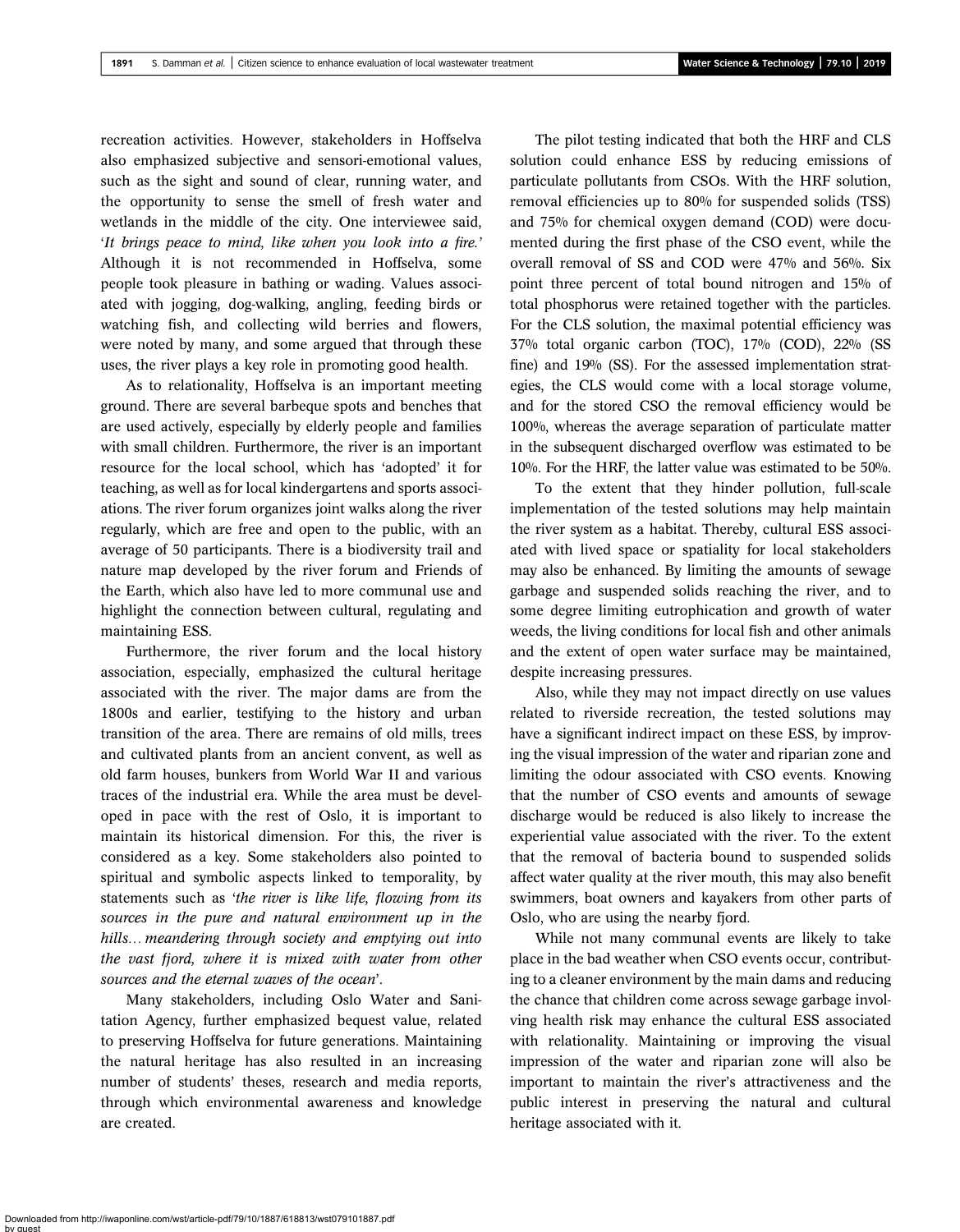It should be noted, however, that calculations of mass discharge and reduction of total load for selected rain events indicated that the local treatment solutions would make a relatively small contribution to reducing the total pollution in the river. As noted above, the impact would be higher immediately after the onset of a CSO event than later. The kind of ESS, number of users, and potential benefits of local treatment also varied significantly across observation sites. This suggests that the value of local treatment will depend a lot on where exactly in the sewer and river system such solutions are implemented.

### CITIZEN SCIENCE ENHANCING ESS EVALUATION

The detailed insight into the ecological characteristics and social significance of various sites along the river could not have been gained without close dialogue with the Hoffselva river forum. The interaction during the stakeholder workshops and the wealth of real-time information gathered via Facebook helped ensure that a wide range of potentially relevant services and beneficiaries were examined, instead of limiting the perspective to a set of predefined categories. On this basis, it was decided to discuss the final ESS in terms of lifeworld existentials, which shed light on how different services and impacts work together, and how the benefits of local CSO treatment may reach beyond specific water quality improvements and established categories of cultural ESS.

It should also be noted, however, that the appreciation of the mentioned services may be unevenly distributed in the local population. While most stated that the river means a lot to people, some stakeholders saw the general population as more indifferent. One interviewee suspected that some residents may not even have passed by the river area. Some noted that the actual use of the recreation areas seems limited, considering the number of people living nearby. The majority felt that aesthetics is the most highly valued aspect (rate 5, on a scale from 1–5). Use of the river area for recreational activity and the opportunity to enjoy birds, fish and biodiversity were considered as important, but slightly less so (rate 4). The importance of the river in maintaining local history and identity was considered to be less widely acknowledged (rate 3), as many younger people and in-migrants would have limited knowledge.

Several interviewees also suspected that the population has limited knowledge about the episodic discharge of sewage water into Hoffselva. Halfway through 2017, the Water and Sanitation Agency had received only 3–4 complaints from residents. These, as well as most complaints in previous years, were mainly about sewage garbage, odour, and illegal discharge of drilling sludge by local entrepreneurs.

To make an economic valuation of a measure in terms of ESS, one must assess the total economic value (TEV), including both use and non-use values. The DESSIN framework provides an overview of valuation methods, including stated preference, which is based on broad surveying of hypothetical behaviour, asking people for their willingness to pay (WTP) for a specified environmental change. Benefit transfer is a less resource-demanding alternative, where estimated WTP values from an earlier study are transferred to the new case. In the present study, it was decided to base the valuation on an earlier study of another river in Oslo, called Akerselva [\(NIVA](#page-9-0) 2011), which also has been applied in subsequent studies ([Vista Analyse](#page-9-0) 2014). Based on the assumption that WTP for enhanced water quality-related ESS per household was 16 EUR (2017 prices) per year for a 30-year period, the estimated economic present value of total WTP for the population living within 100 m from Hoffselva was EUR 0.7 million, and for the population within 1,000 m from the river: EUR 5.7 million.

However, the consulted stakeholders were quite divided in their views on willingness to pay. Considering that the fees for water and sanitation in Oslo are relatively low, some thought people would accept an increase in order to improve water quality. Those who dared be specific suggested that an increase of say, 20%, could be acceptable. Others did not think people would be willing to pay, partly for principal reasons and partly due to more concern for other public services. While in many ways comparable, Hoffselva is less central, with a different history than Akerselva, which flows through a former working-class area that has received prolonged and nation-wide cultural attention. Hoffselva is less profiled, but in a higher-income township with a more stable and educated population.

The potential benefits of local CSO treatment would also vary considerably, depending on site, range and the relative values associated with specific ESS improvements. To better account for these nuances, the value of local CSO treatment was also assessed in an alternative way, by adapting a qualitative 'consequence mapping' recommended by the Norwegian Ministry of Finance ([Bull-Berg](#page-8-0) et al. 2014). The method has four steps:  $(1)$  identify impacts, (2) map their spatial range, (3) assess the importance of the impact to society, and (4) assess the overall value of the measure, considering the results from the preceding steps. The measurement scale is nine-point,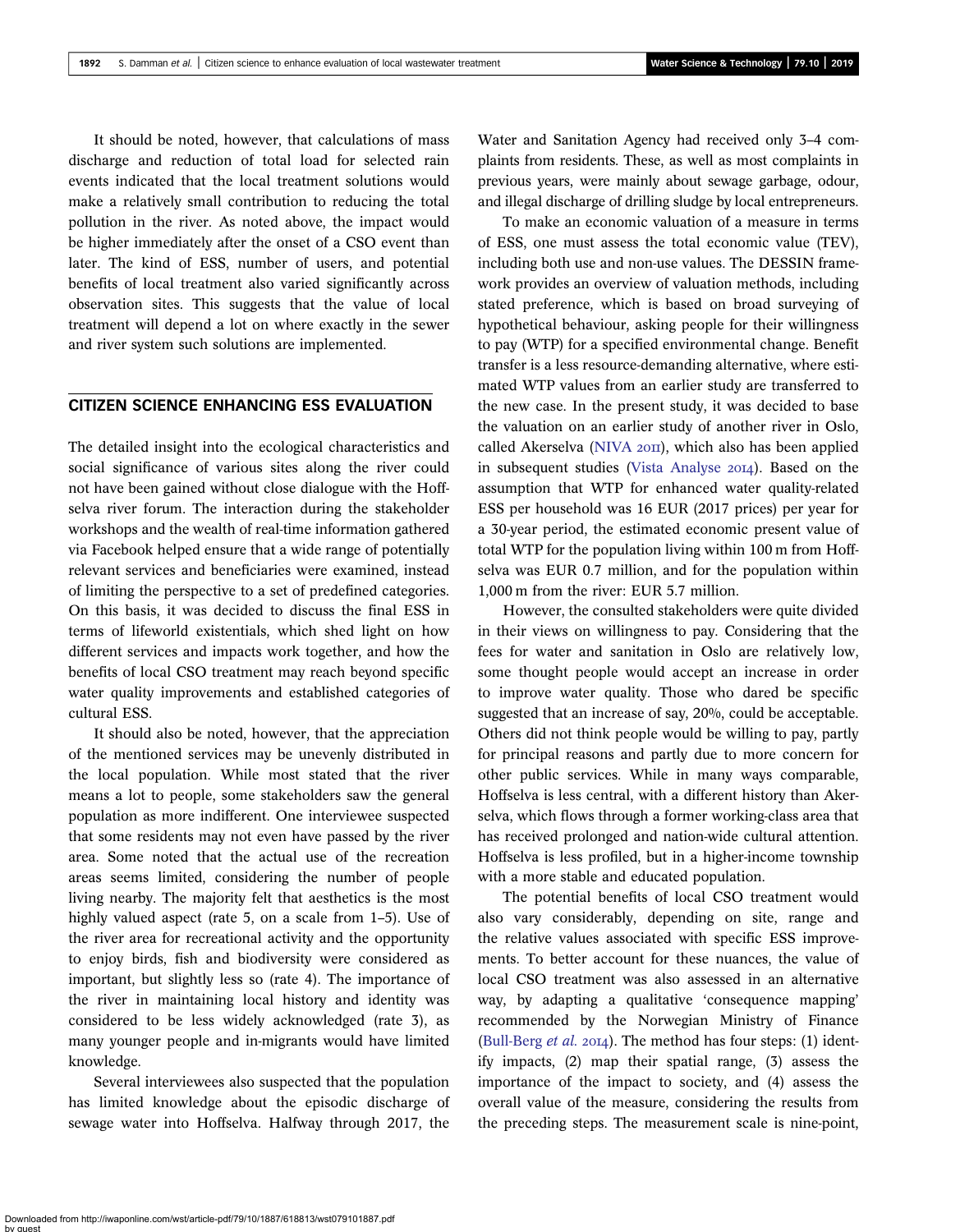| <b>ESS category</b>                                | <b>ESS</b>                                                                     | <b>Strength</b> | Range    | Importance | <b>Overall value</b> |
|----------------------------------------------------|--------------------------------------------------------------------------------|-----------------|----------|------------|----------------------|
| <b>Regulation &amp;</b><br>maintenance<br>services | Maintaining<br>populations and<br>habitats                                     | $++$            | $++$     | $++$       | $++$                 |
|                                                    | Preserving<br>biodiversity                                                     | $+$             | $+$      | $++$       | $^{++}$              |
| <b>Cultural services</b>                           | <b>Enhancing lived space</b><br>(aesthetics, quality of<br>living environment) | $++++$          | $^{+++}$ | $++++$     | $++++$               |
|                                                    | Enhancing lived body<br>(recreation, health)                                   | $^{++}$         | $^{++}$  | $^{++}$    | $^{++}$              |
|                                                    | <b>Enhancing lived</b><br>relations<br>(communality)                           | $+$             | $+$      | $++$       | $++$                 |
|                                                    | <b>Enhancing lived time</b><br>(preserving natural<br>heritage)                | $+$             | $^{++}$  | $^{++}$    | $^{+}$               |

Figure 2 | Consequence mapping for local CSO treatment in Hoffselva.

ranging from  $(---)$  to  $(++)$ . Figure 2 presents such a mapping for local CSO treatment in Hoffselva, based on the discussion above.

While disregarding the slight performance difference between the tested solutions, the assessment shows that local CSO treatment will enhance the ESS and water quality challenges local stakeholders were most concerned with, namely the visual impression and amount of sewage garbage in the water and riparian zone. While the strength and range of other benefits may be more limited, this suggests that local treatment may be a relevant solution for urban areas where replacing old combined sewer systems with designs that excludes surface runoff from sanitary sewers is too expensive or not feasible.

Beside the core ESS evaluation, the DESSIN assessment framework includes a module to assess the sustainability associated with production, operation and end-of-life of the technical solutions in question. In the Hoffselva case, comparison of the two solutions indicated that there were slight differences in energy consumption and costs. These were related to the difference in separation technologies, but the overall removal for a given implementation alternative, and thereby the effect on compliance, was quite similar. The urban development plan for the area suggests that the benefits and value of local CSO treatment may increase sharply in the coming years: by 2030, the number of housing units will be quadrupled, and there will be 10,700 new jobs in the lower section of catchment. Two major 'green points' will be developed near the river, and the scope for recreational

activity will increase, in parallel with increasing load on the sewer system. This further highlights the importance of taking the perspectives and plans of local stakeholders into consideration.

While the most immediate benefits for researchers and utility managers may be help with data collection, this study confirms the benefits of citizen science in terms of exchange and co-generation of knowledge, noted in pre-vious research ([Berkes](#page-8-0) 1993; [Robertson & McGee](#page-9-0) 2003; [Fazey](#page-8-0) et al. 2006; [Hecker](#page-9-0) et al. 2018). The encounters with multiple generations of citizens drew attention to established local knowledge as well as very recent observations on details in the socio-ecological system, such as developments in the population of fish, birds and rare and invasive plant species. They also shed light on cultural ESS that tend to fall outside the scope of the major systems for ESS classification and assessment.

According to [Buytaert](#page-8-0) et al. (2014), citizen's questions can be quite different from those of professional scientists. In this case, their main concerns were preserving the river system and encouraging more people, including decisionmakers in Oslo municipality, to see and develop Hoffselva as a resource for the local community. They were also keen to find out if the tested solutions eventually could be implemented and lead to noticeable water quality improvements, such as achieving bathing water quality. Participating in the research increased their knowledge about water quality and ESS. Some noted and appreciated that the research project generated increased interest in Hoffselva. Some also valued the experience personally, as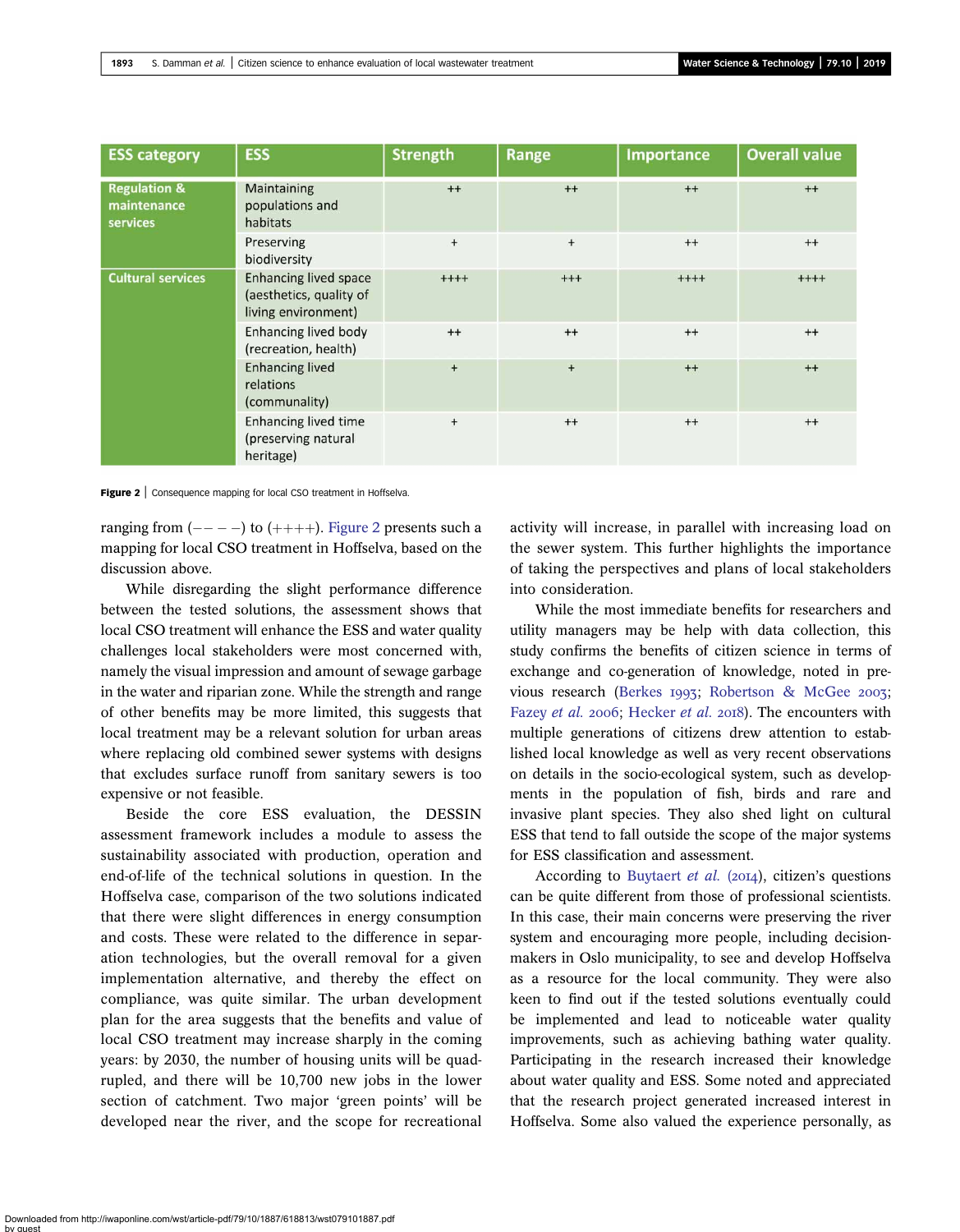an opportunity to get to know the river, relive old memories from it and/or socialize with others.

For a few, the excitement waned over time, as there were few dramatic observations and long periods without CSO events, when there was limited interaction in and with the professional research team. A core group of 10–12 observers stayed on, but during the summer of 2017 their activity, too, went down. This was understandable, given the lack of major CSO events and limited opportunity to compare the observations with water sampling results. They may also have felt undervalued as research participants, a challenge that has been noted in other studies (e.g. [Rotman](#page-9-0) et al. ). When connecting different branches of science with citizen-derived knowledge there will always be power issues [\(Keeley & Scoones](#page-9-0) 2000; [Karpouzoglou & Zimmer](#page-9-0) 2011).

The nature and quality of data in citizen science may be quite different from that of other sources, and not adhere to the same evaluation and validation criteria ([Dunn](#page-8-0) et al.  $2008$ ; [McKinley](#page-9-0) *et al.*  $2017$ ). This was not a problem in this case. The observations carried out by the citizens were highly structured. While designed to supplement water sampling and sensor data with photographs and objective measurements, their main purpose was systematic collection of information about subjective user experiences. The longterm duration and overlap of individual observations worked against bias. However, more modern technology for a wider range and more accurate data collection, as well as better means of visualization and communication during the research, could no doubt have improved the results.

The initial dialogue on how to design the observation study and long-term interaction with citizens in and around the river forum facilitated exchange and co-generation of knowledge. Where, as noted in [Anzaldua](#page-8-0) et al. (2018) much research on ESS is rather theoretical, and quickly can become decontextualized 'expert knowledge' reinforcing certain policies and institutional logics (e.g. [Büscher](#page-8-0) 2012), the engagement with the citizens around Hoffselva ensured that details of the local socio-ecological context were taken into account. Furthermore, it brought attention to the close connection between intermediate and final ESS, and how this varied, depending on the natural and built environment, as well as actual use of different sites along the river. The focus on local knowledge shed light on a broader range of cultural ESS than those addressed in formalized assessment frameworks. The interviews also highlighted how the benefits and value attribution linked to cultural ESS may be unevenly distributed between stakeholders. While some of the citizens were very resourceful and already in dialogue with relevant decision-makers, others would not normally be heard in ESS and water management.

Generally, it may be difficult for citizen science accounts to feed into decision-making, even when the knowledge is generated through an institutionalized process [\(McKinley](#page-9-0) [et al.](#page-9-0)  $2017$ ). However, ESS as a structured and widely acknowledged approach, may help increase knowledge uptake and provide a fruitful link between citizen science, academic production and decision-making. The approach taken in this study ensured that knowledge was co-generated in a process with several feedback loops, as recommended by [Buytaert](#page-8-0) et al.  $(2014)$ . However, the reduced enthusiasm over time underscores the need for more knowledge on how to balance relationships and optimize the process of cooperation and learning between disparate knowledge systems, as noted by [Pahl-Wostl](#page-9-0) et al.  $(2007)$ .

### CONCLUDING REMARKS

The importance of water resources for human development, and the threats that emerge from environmental change, population growth, urban development and other pressures highlight the need for more knowledge on socio-ecological interactions. The concept of ESS may shift attention from immediate costs and benefits and on to the wider and more long-term benefits associated with innovative solutions, thereby enabling uptake and contributing to more sustainable water management.

The pilot testing and ESS assessment of two different solutions for local CSO treatment in Hoffselva indicate that local treatment can be a relevant alternative in cases where full replacement of old combined sewer systems is not an option. To supplement expert knowledge based on sensor data, water sampling and pre-defined ESS assessment methods, long-term citizen science was included in the evaluation. The citizens were involved in the design of the study, data collection, analysis and final ESS evaluation associated with the solutions.

The citizens' participation strengthened the ESS assessment by including local knowledge and throwing light on contextual interactions at the local level. Calculations of mass discharge and reduction of total load for selected rain events indicated that the solutions would make a relatively small contribution to reducing the total pollution in the river. However, the observation study and wider stakeholder interaction showed that there was considerable variation in the environmental characteristics, human activity and social significance associated with different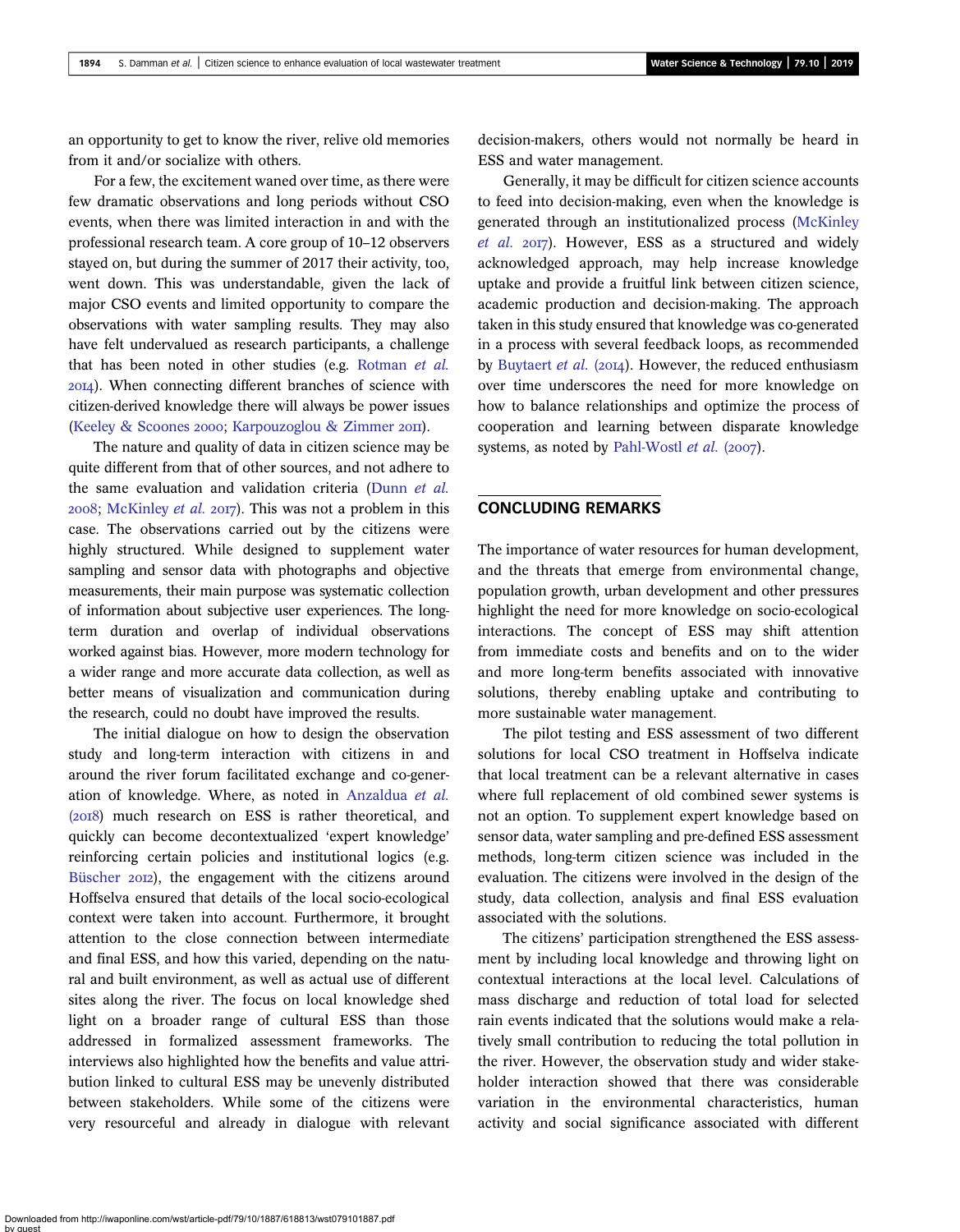<span id="page-8-0"></span>parts of the river. While local treatment of CSOs near some sites may be of limited value, implementation at other CSOs, such as near the main spawning ground for trout or by the largest dam in Hoffselva, which means a lot to a high number of people, could be of very high value for society.

The study underscores that citizen science may make valuable contributions to knowledge development and evaluation of new water management solutions. Increased attention to local knowledge and diverse stakeholder perspectives may prove useful in continued efforts to downscale and make ESS assessment more relevant for evaluation of concrete measures and solutions at a local level.

## ACKNOWLEDGEMENTS

We are thankful to the river forum 'Hoffselvens Venner' and the other citizens who participated in this research. The research received funding from the European Union Seventh Framework Programme (FP7) under grant agreement No. 619039.

### **REFERENCES**

- Alegre, H., Brattebø, H., Cabrera Jr, E. & Hein, A. 2012 Framework for Sustainability Assessment of UWCS and Development of A Self-Assessment Tool D 31.1. [http://www.trust-i.net-info@](http://www.trust-i.net-info@trust-i.net) [trust-i.net.](http://www.trust-i.net-info@trust-i.net)
- Anzaldua, G., Gerner, N., Hinzmann, M., Beyer, S., Lago, M., Birk, S., Winking, C., Riegels, N., Krogsgaard, J., Termes, M., Amorós, J., Wencki, K., Strehl, C., Ugarelli, R., Hasenheit, M., Abhold, K., Nafo, I., Hernandez, M., Vilanova, E., Damman, S., Brouwer, S. & Rouillard, J. 2016a Framework for Evaluating Changes in Ecosystem Services. Part A: DESSIN Cookbook. Technical Report for Deliverable 11.2 of the DESSIN FP7 Project. [https://dessin-project.eu/?](https://dessin-project.eu/?page_id=2050) [page\\_id=2050.](https://dessin-project.eu/?page_id=2050)
- Anzaldua, G., Gerner, N., Hinzmann, M., Beyer, S., Lago, M., Birk, S., Winking, C., Riegels, N., Krogsgaard, J., Termes, M., Amorós, J., Wencki, K., Strehl, C., Ugarelli, R., Hasenheit, M., Abhold, K., Nafo, I., Hernandez, M., Vilanova, E., Damman, S., Brouwer, S. & Rouillard, J. 2016b Framework for Evaluating Changes in Ecosystem Services. Part B: Companion Document. Technical Report for Deliverable 11.2 of the DESSIN FP7 Project. [https://dessin-project.eu/?](https://dessin-project.eu/?page_id=2050) [page\\_id=2050.](https://dessin-project.eu/?page_id=2050)
- Anzaldua, G., Gerner, N. V., Lago, M., Abhold, K., Hinzmann, M., Beyer, S., Winking, C., Riegels, N., Jensen, J. K., Termes, M., Amorós, J., Wencki, K., Strehl, C., Ugarelli, R., Hasenheit, M., Nafo, I., Hernandez, M., Vilanova, E., Damman, S., Brouwer, S., Rouillard, J., Schwesig, D. & Birk, S. 2018 [Getting into the](http://dx.doi.org/10.1016/j.ecoser.2017.12.004) [water with the ecosystem services approach: the DESSIN](http://dx.doi.org/10.1016/j.ecoser.2017.12.004)

[ESS evaluation framework.](http://dx.doi.org/10.1016/j.ecoser.2017.12.004) Ecosyst. Serv. 30 (Part B), 318–326. https://doi.org/10.1016/j.ecoser.2017.12.004.

- Berkes, F. 1993 Traditional ecological knowledge in perspective. In: Traditional Ecological Knowledge, Concepts and Cases (J. T. Inglis, ed.). Canadian Museum of Nature/International Development Research Centre, Ottawa, ON, Canada, pp. 1–9.
- Bouwma, I., Schleyer, C., Primmer, E., Winkler, K. J., Berry, P., Young, J., Carmen, E., Špulerová, J., Bezák, P., Preda, E. & Vadineanu, A. 2017 [Adoption of the ecosystem services](http://dx.doi.org/10.1016/j.ecoser.2017.02.014) [concept in EU policies.](http://dx.doi.org/10.1016/j.ecoser.2017.02.014) Ecosyst. Serv. 29 (Part B), 213–222. https://doi.org/10.1016/j.ecoser.2017.02.014.
- Bull-Berg, H., Volden, G. H. & Grindvoll, I. T. 2014 Ikke-prissatte virkninger i samfunnsøkonomisk analyse. Praksis og erfaringer i statlige investeringsprosjekter. Concept rapport Nr. 38, Norwegian University of Science and Technology, Trondheim, Norway.
- Büscher, B. 2012 [Payments for ecosystem services as neoliberal](http://dx.doi.org/10.4103/0972-4923.92190) [conservation:\(reinterpreting\) evidence from the Maloti-](http://dx.doi.org/10.4103/0972-4923.92190)[Drakensberg, South Africa](http://dx.doi.org/10.4103/0972-4923.92190). Conserv. Soc. 10, 29. doi: 10. 4103/0972-4923.92190.
- Buytaert, W., Zylkafli, Z., Grainger, S., Acosta, L., Alemie, T. C., Bastiaensen, J., De Bievre, B., Bhusal, J., Clark, J., Dewulf, A., Foggin, M., Hannah, D. M., Hergarten, C., Isaeva, A., Karpuozoglou, T., Pandeya, B., Paudel, D., Sharma, K., Steenhuis, T., Tilahun, S., Van Hecken, G. & Zhumanova, M. [Citizen science in hydrology and water resources:](http://dx.doi.org/10.3389/feart.2014.00026) [opportunities for knowledge generation, ecosystem](http://dx.doi.org/10.3389/feart.2014.00026) [service management, and sustainable development](http://dx.doi.org/10.3389/feart.2014.00026). Front. Earth Sci. 22 October 2014. https://doi.org/10.3389/feart. 2014.00026.
- Dunn, C. E., Crowley, P., Bush, J., Pless-Mulloli, T. & McKinney, P. A. 2008 [Expertise and scientific uncertainty: understanding](http://dx.doi.org/10.1068/a3993) [trust amongst professional stakeholders in environment and](http://dx.doi.org/10.1068/a3993) [health.](http://dx.doi.org/10.1068/a3993) Environ. Plan. A 40, 696. doi: 10.1068/a399.
- EEA 1999 Environmental Indicators: Typology and Overview. Technical report no. 25/1999. [https://www.eea.europa.eu/](https://www.eea.europa.eu/publications/TEC25) [publications/TEC25](https://www.eea.europa.eu/publications/TEC25).
- Fazey, I., Fazey, J. A., Salisbury, J. G., Lindenmayer, D. B. & Dovers, S. 2006 [The nature and role of experiential](http://dx.doi.org/10.1017/S037689290600275X) [knowledge for environmental conservation.](http://dx.doi.org/10.1017/S037689290600275X) Environ. Conserv. 33, 1–10. doi: 10.1017/S037689290600275X.
- Foxon, T. J., McIlkenny, G., Gilmour, D., Oltean-Dumbrava, C., Souter, N., Ashley, R., Butler, D., Pearson, P., Jowitt, P. & Moir, J. 2002 [Sustainability criteria for decision support in the UK](http://dx.doi.org/10.1080/09640560220116341) [water industry.](http://dx.doi.org/10.1080/09640560220116341) J. Environ. Plann. Manage. 45 (2), 285e301.
- Gómez, C. M., Delacámara, G., Arévalo-Torres, J., Barbière, J., Barbosa, A. L., Boteler, B., Culhane, F., Daam, M., Gosselin, M. P., Hein, T., Iglesias-Campos, A., Jähnig, S., Lago, M., Langhans, S., Martínez-López, J., Nogueira, A., Lillebø, A., O'Higgins, T., Piet, G., Pletterbauer, F., Pusch, M., Reichert, P., Robinson, L., Rouillard, J. & Schlüter, M. 2016 The AQUACROSS Innovative Concept. Deliverable 3.1., EU Horizon 2020 Framework Prograsmme for Research and Innovation grant agreement no. 642317.
- Guppy, L. & Anderson, K. 2017 Water Crisis Report. United Nations University Institute for Water, Environment and Health, Hamilton, ON, Canada.